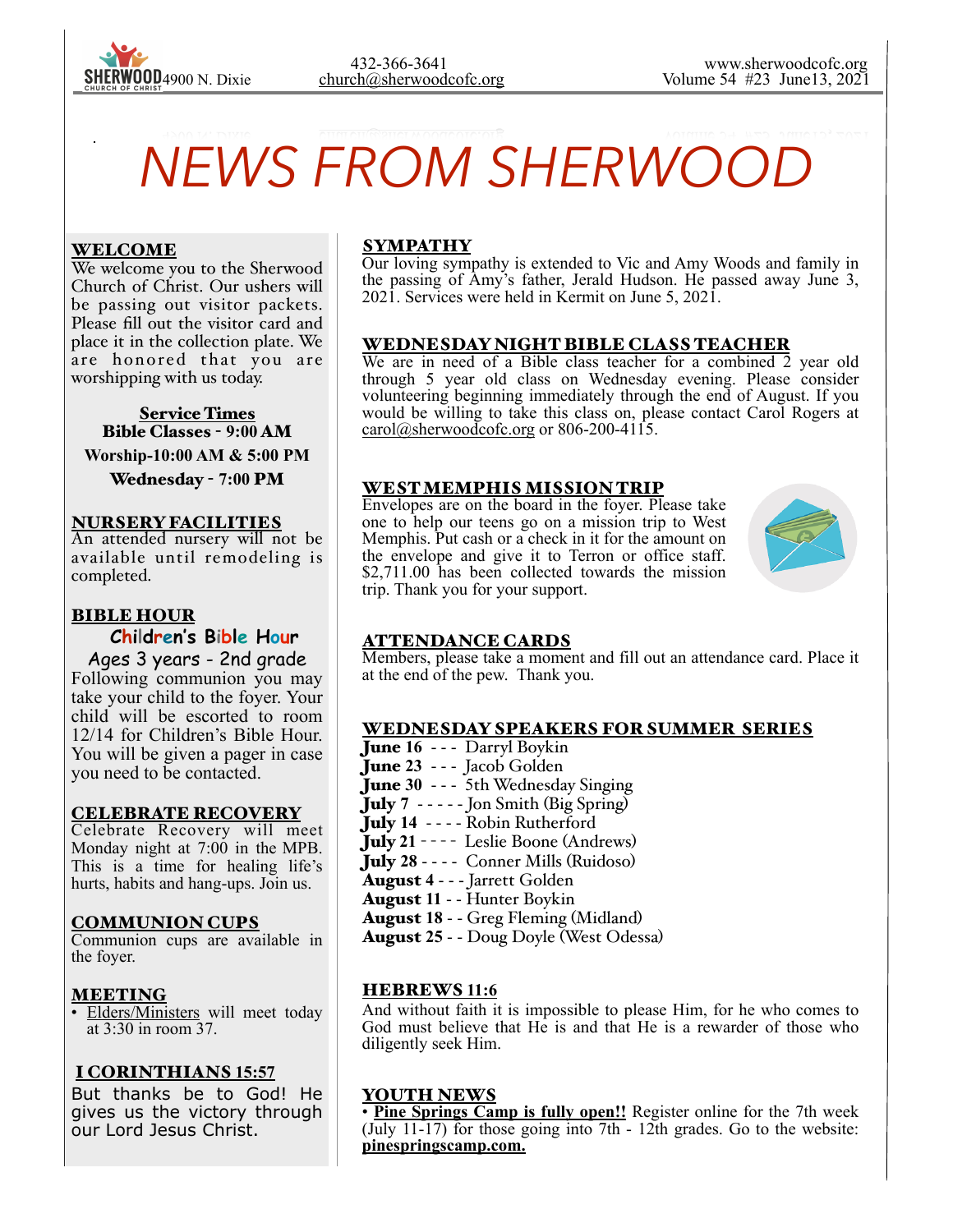# **Prayer List**

- ✦ Tim Bishop, brother of Terry Bishop, was placed in hospice care.
- ✦ Carolyn Boles is scheduled to have a cyst removed June 29th.
- Cathy Clark, sister of Christy Eubank, pray her vision will be restored.
- ✦ Teresa Clark, mother of Christy Eubank, health concerns.
- ✦ Samuel Paul Cross, newborn great-grandson of Jaime Hamilton, heart problems.
- ✦ Beverly Green, recovering from knee replacement surgery.
- ✦ Stacy Horn, sister of Deanie Rogers, in hospital in Lubbock, broken bones from fall.
- ✦ Tom Jackson, nephew-in-law of Shirrie Myer, continuing treatments.
- Garrett Lain, great-grandson of Betty Lain, health concerns.
- ✦ Crystal Manning is having a procedure Wednesday, June 16th.
- ✦ Kara Maxey, niece of Tracy Golden, health concerns.
- ✦ Isaac Millican, great nephew of Thomas Blackstone, second & third degree burns.
- ✦ Jorita Mills health concerns.
- ✦ Denver Nelms going to MD Anderson, health concerns.
- ✦ Glen Norman, grandfather of Crystal Manning, health concerns.
- ✦ Cynthia Rice, aunt of Kassie Orr, serious health concerns.
- ✦ Kathy Rice, mother of Kassie Orr, serious health concerns.
- ✦ Mary Roberts, twin sister of Beverly Green, continuing treatments.
- ✦ Shayne Turpin, child of a friend of Tracy Golden, health concerns.
- ✦ Dorothy Vestal is under hospice care at her son's home.
- ✦ Kana Webster is in ICU at Midland Memorial Hospital.
- ✦ Jane Wise, sister of Tony Cox, under hospice care.
- ✦ Cindy Woods, former Sherwood member, is out of the hospital, still some health concerns.

✦ Sherwood members struggling with ongoing health problems: Terry & Ramona Bishop, Carolyn Boles, Joe Ben Brandenburg, Jake Collins, Maurice Davis, Glenda Dickens, Amber Farris, Saundra Gaines, James Holloway, Wanda Jeter, Jan and Joanna Kiker, Betty Lain, Mary Lumpkin, Scott Martin, Donna Massey, Londa Medlin, Wanda Mims, June Ragsdale, Archie Reece, Martha Shaw, Dean Stanley, Ray Warner, Doyle & Pat Williams, Dick Young.

✦ Friends & relatives of Sherwood members struggling with ongoing health issues: Dale Lewis, Jasmine Smith, Stanley Thomas.

 ✦ **Senior Residents**: Bonnie Benton - Legacy Ranch 1B in Midland; Wayne Dickens - Madison 211; Flossie Dunlap - Madison 406; Leon Fowler - Helen Greenhouse Vogel 127 in Midland; Jim & Dorothea Howell - Legacy Ranch 26 in Midland; Lucille Hunnicutt - Brookdale 105; Forrest McCleery - Brookdale 104; Neta Roy - Madison 213B; Joann Scott - Manor Village Circle S-5 in Midland; Bonnie Thetford - Madison 116.

| <b>OUR RECORD</b><br>June 6, 2021                                                           |                            |
|---------------------------------------------------------------------------------------------|----------------------------|
| Bible Classes                                                                               | 86                         |
| AM Worship                                                                                  | 237                        |
| PM Worship<br>Wednesday                                                                     | 75<br>53                   |
| Contribution<br>Weekly Budget                                                               | \$18,682.71<br>\$13,000.00 |
| <b>Building Fund Balance</b>                                                                | \$442,372.38               |
| <b>Placed Membership</b><br>Jo Beth Hagood<br>126 Quail Run<br>Odessa, TX 79761<br>631-7990 |                            |

Your Word<br>is a lams yunto my feet<br>and a light unto my<br>path rulm ugus

## Sherwood Pantry

Soup Cereal **Crackers** Canned Fruit Spam

Thanks to everyone who has been bringing groceries for the pantry.

# **Elders**

**Terry Brown Clayton Dennis Clint Golden Lynn Money Matthew Nzere Don Potter** 

# **Deacons**

**Donny Allison Darryl Boykin Brian Crow Rusty Eubank Kevin Farber Michael Hall Brian Irby Philip Marquez Lantz Mills Bill Morgette Eric Orr Robin Rutherford Kory Willey Roger Winchell** 

## **Ministers**

**Lynn Money Outreach/ Education** 

**Taylor Robles Pulpit** 

**Terron Tally Youth/Family** 

## **Missions**

**Juan Gutierrez Toluca, Mexico** 

**Fernando Ponce Panama** 

**Raul Solis Oregon Toluca, Mexico**

**Ed Wharton SIBI -Lubbock** 

**Roberto Zepeda Toluca, Mexico**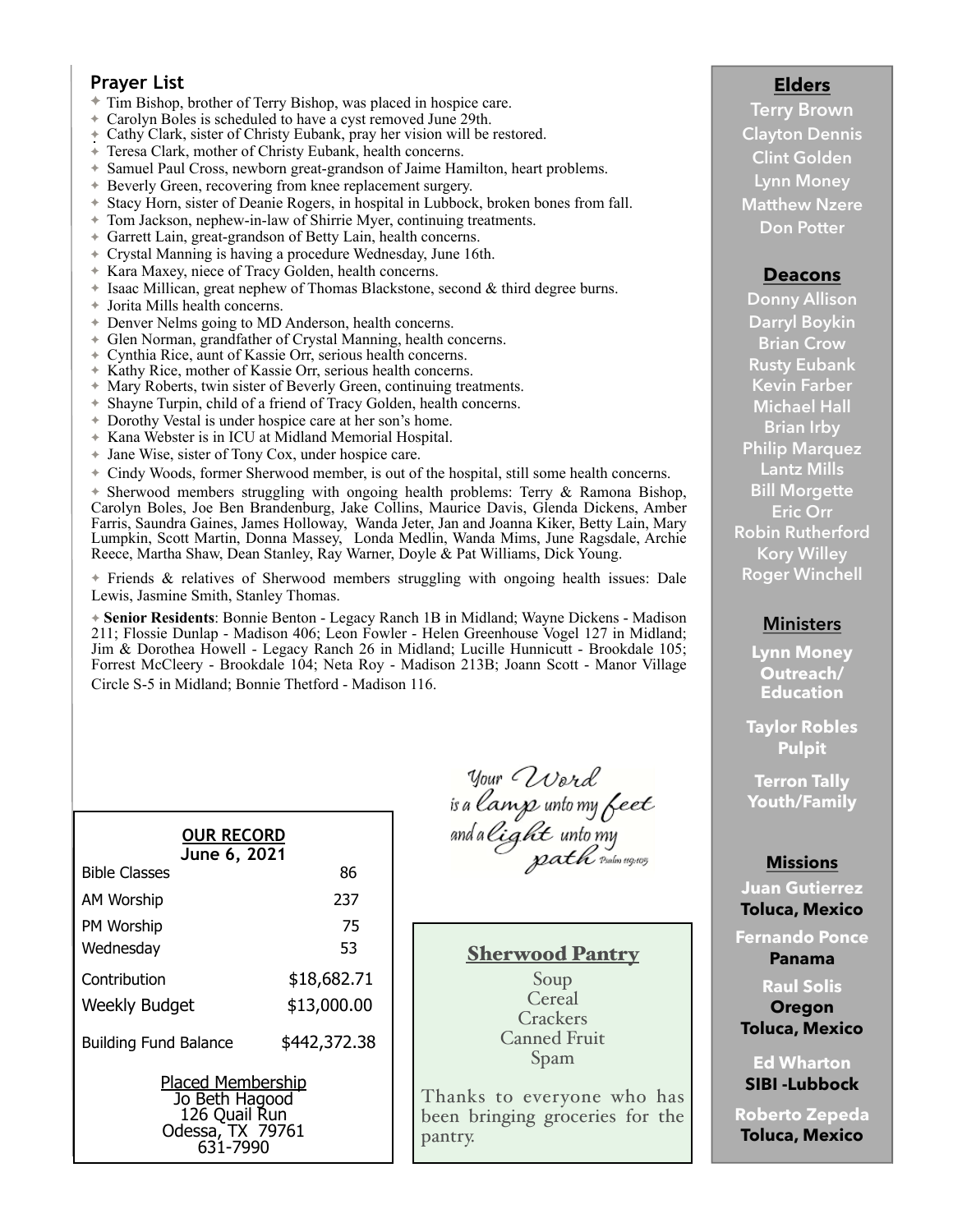$\mathcal{L}^{\text{max}}_{\text{max}}$  and  $\mathcal{L}^{\text{max}}_{\text{max}}$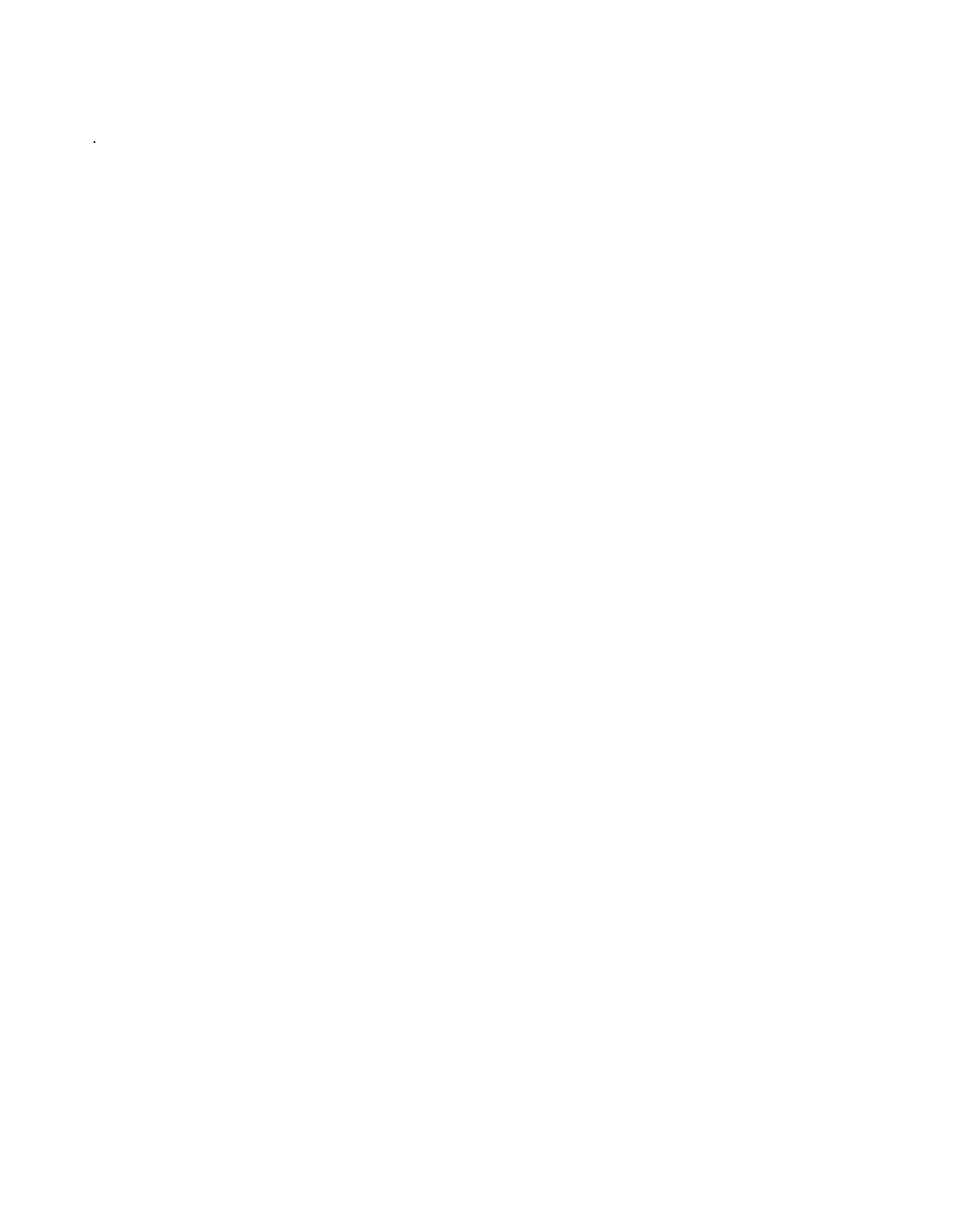$\mathcal{L}^{\text{max}}_{\text{max}}$  and  $\mathcal{L}^{\text{max}}_{\text{max}}$